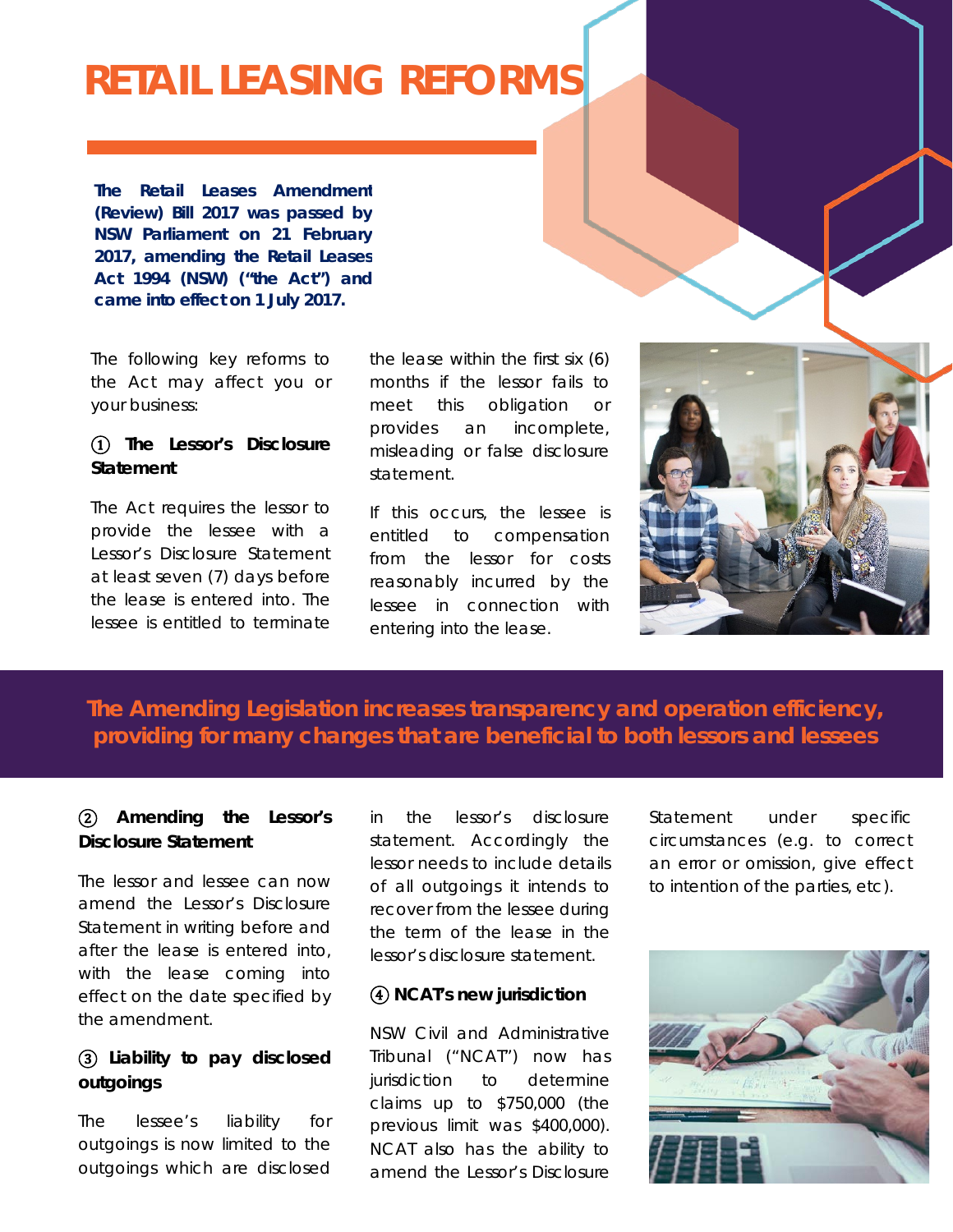## RETAIL LEASING REFORMS

**Understanding the key amendments**

## **What are the significant changes to the Act?**

#### ⑤ **Mandatory registration**

If the term of a retail lease is for more than three (3) years or the parties have agreed that it should be registered, the lessor must lodge the lease for registration at the NSW Land and Registry Services within three (3) months of receiving the executed lease from the lessee.

If there is a delay in obtaining consent from the mortgagee or head lessor, then, the lessor may seek to extend this three (3) month period, provided that the delay is not caused by the lessor's failure to make reasonable efforts to obtain consent.

The lessor must execute the lease and return the fully executed lease to the lessee within three (3) months from the date when the lessor (or lessor's solicitor or lessor's agent) received the lease executed by the lessee.

#### ⑥ **Return of bank guarantee**

The lessor must return the bank guarantee to the lessee within two (2) months after

the lessee has fulfilled its obligations under the lease.

#### ⑦ **Turnover rent and online sales**

Any revenue from online sales may not be included in turnover rent except for revenue obtained from online sales delivered or provided from the premises or where the sale takes place while the customer is at the premises.

#### ⑧ **Penalty notices**

An officer of the Department of Industry, Skills and Regional Development can issue a penalty notice to a person if it appears that the person has committed an offence under the Act.

To avoid a determination by the Court, the person can pay the amount specified in the penalty notice.

#### ⑨ **Mortgagee consent fees**

The definition of 'lease preparation expenses' has been amended to include mortgagee consent fees.

Accordingly the lessor may not recover from the lessee

any expenses that arise in connection with obtaining mortgagee consent.

#### ⑩ **No minimum five-year term**

Retail leases are no longer required to be for a minimum term of five (5) years.

#### ⑪**Demolition**

Requirements detailed in the Act with regards to demolition of a building now apply to the demolition of 'any part of the building'.

The lessor may only terminate the lease if the proposed demolition cannot be practically carried out without vacant possession of the premises.

#### ⑫ **Police checks**

Retail shops may require police checks and clearances for employees by including a provision in the lease and obtaining approval in writing from the Registrar.